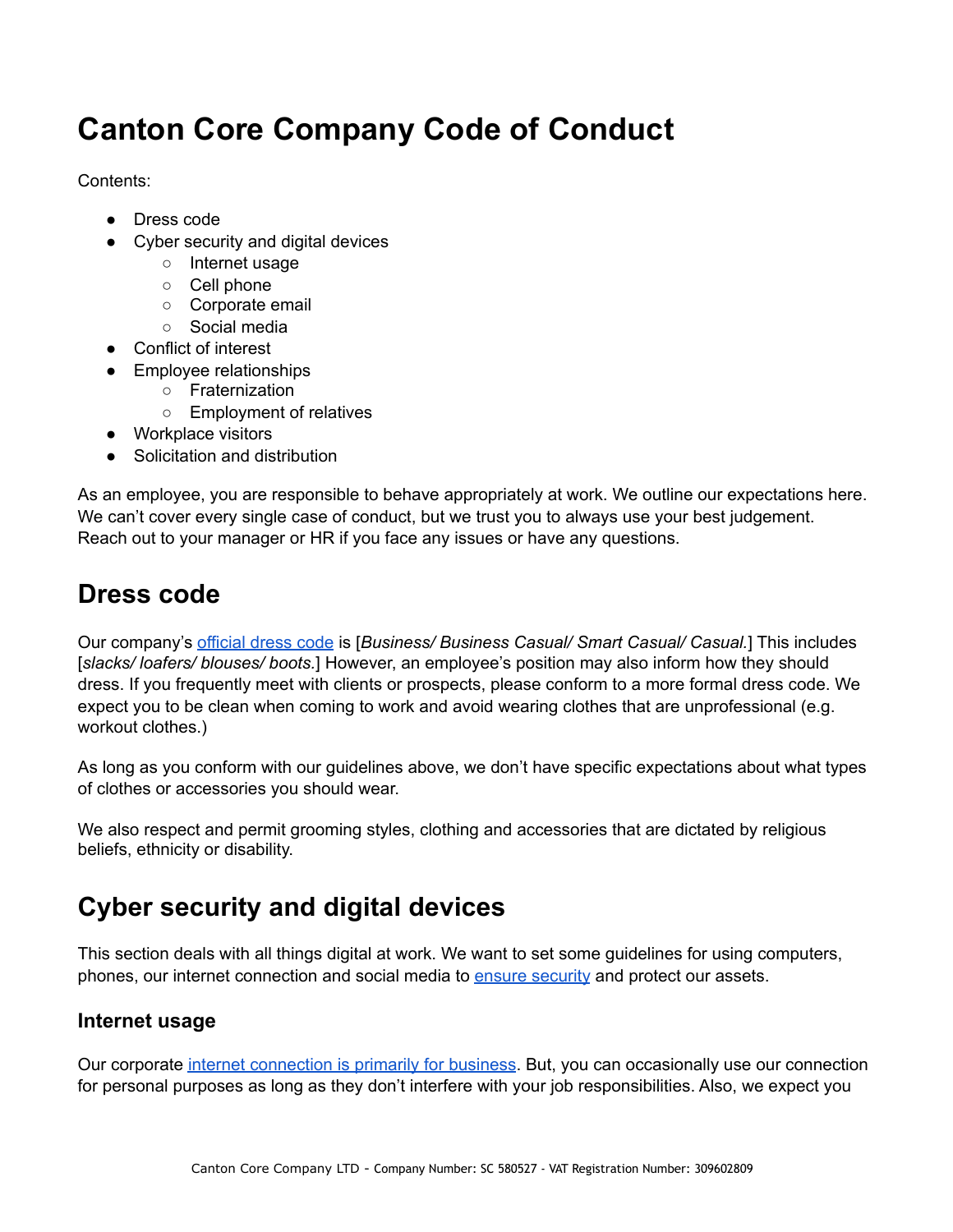to temporarily halt personal activities that slow down our internet connection (e.g. uploading photos) if you're asked to.

You must not use our internet connection to:

- Download or upload obscene, offensive or illegal material.
- Send confidential information to unauthorized recipients.
- Invade another person's privacy and gain access to sensitive information.
- Download or upload pirated movies, music, material or software.
- Visit potentially dangerous websites that can compromise our network and computers' safety.
- Perform unauthorized or illegal actions, like hacking, fraud or buying/selling illegal goods.

### **Cell phone**

We allo[w use of cell phones at work](https://resources.workable.com/cell-phone-company-policy). But, we also want to ensure that your devices won't distract you from your work or disrupt our workplace. We ask you to follow a few simple rules:

- Use your cell phone in a manner that benefits your work (business calls, productivity apps, calendars.)
- Keep personal calls brief and use an empty meeting room or common area so as not to disturb your colleagues.
- Avoid playing games on your phone or texting excessively.
- Don't use your phone for any reason while driving a company vehicle.
- Don't use your phone to record confidential information.
- Don't download or upload inappropriate, illegal or obscene material using our corporate internet connection.

Also, you must not use your phone in areas where cell phone use is explicitly prohibited (e.g. laboratories.)

### **Corporate email**

Email is essential to our work. You should use you[r company email](https://resources.workable.com/email-usage-policy-template) primarily for work, but we allow some uses of your company email for personal reasons.

- **Work-related use**. You can use your corporate email for work-related purposes without limitations. For example, you can sign up for newsletters and online services that will help you in your job or professional growth.
- **Personal use**. You can use your email for personal reasons as long as you keep it safe, and avoid spamming and disclosing confidential information. For example, you can send emails to friends and family and download ebooks, guides and other safe content for your personal use.

#### **Our general expectations**

No matter how you use your corporate email, we expect you to avoid:

● Signing up for illegal, unreliable, disreputable or suspect websites and services.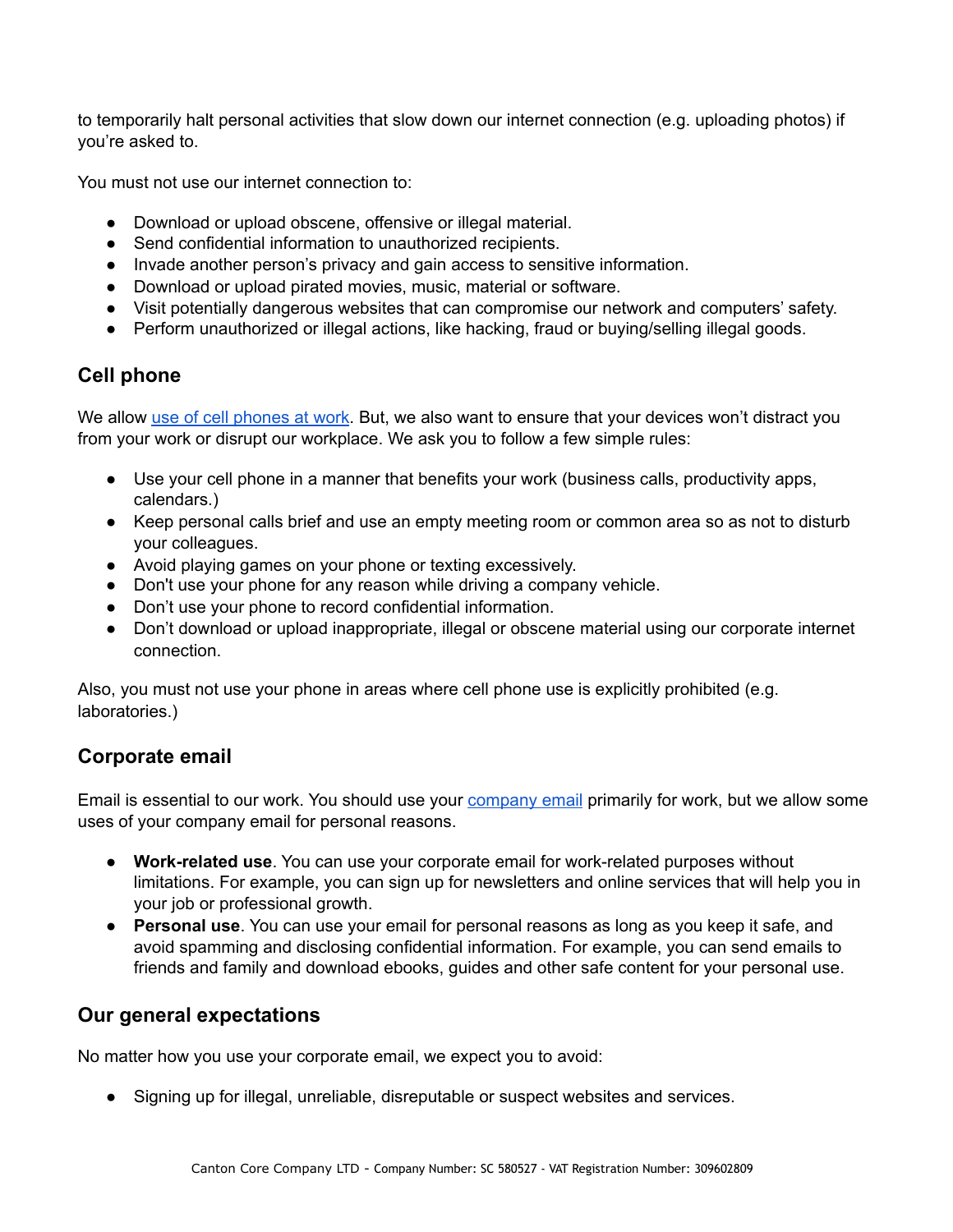- Sending unauthorized marketing content or emails.
- Registering for a competitor's services, unless authorized.
- Sending insulting or discriminatory messages and content.
- Spamming other people's emails, including your coworkers.

In general, use strong passwords and be vigilant in catching emails that carry malware or phishing attempts. If you are not sure that an email you received is safe, ask our [*Security Specialists*.]

### **Social media**

We want to provide practical advice to prevent careless use of [social media in our workplace](https://resources.workable.com/social-media-company-policy). We address two types of social media uses: using personal social media at work and representing our company through social media.

#### **Using personal social media at work**

You are permitted to access your personal accounts at work. But, we expect you to act responsibly, according to our policies and ensure that you stay productive. Specifically, we ask you to:

- **Discipline yourself**. Avoid getting sidetracked by your social platforms.
- **Ensure others know that your personal account or statements don't represent our company.** For example, use a disclaimer such as "opinions are my own."
- **Avoid sharing intellectual property (e.g trademarks) or confidential information**. Ask your manager or PR first before you share company news that's not officially announced.
- **Avoid any defamatory, offensive or derogatory content.** You may violate our company's antiharassment policy if you direct such content towards colleagues, clients or partners.

#### **Representing our company through social media**

If you handle our social media accounts or speak on our company's behalf, we expect you to protect our company's image and reputation. Specifically, you should:

- Be respectful, polite and patient.
- Avoid speaking on matters outside your field of expertise when possible.
- Follow our confidentiality and data protection policies and observe laws governing copyrights, trademarks, plagiarism and fair use.
- Coordinate with our [*PR/Marketing department*] when you're about to share any major-impact content.
- Avoid deleting or ignoring comments for no reason.
- Correct or remove any misleading or false content as quickly as possible.

### **Conflict of interest**

When you are experiencing [a conflict of interest](https://resources.workable.com/conflict-of-interest-company-policy), your personal goals are no longer aligned with your responsibilities towards us. For example, owning stocks of one of our competitors is a conflict of interest.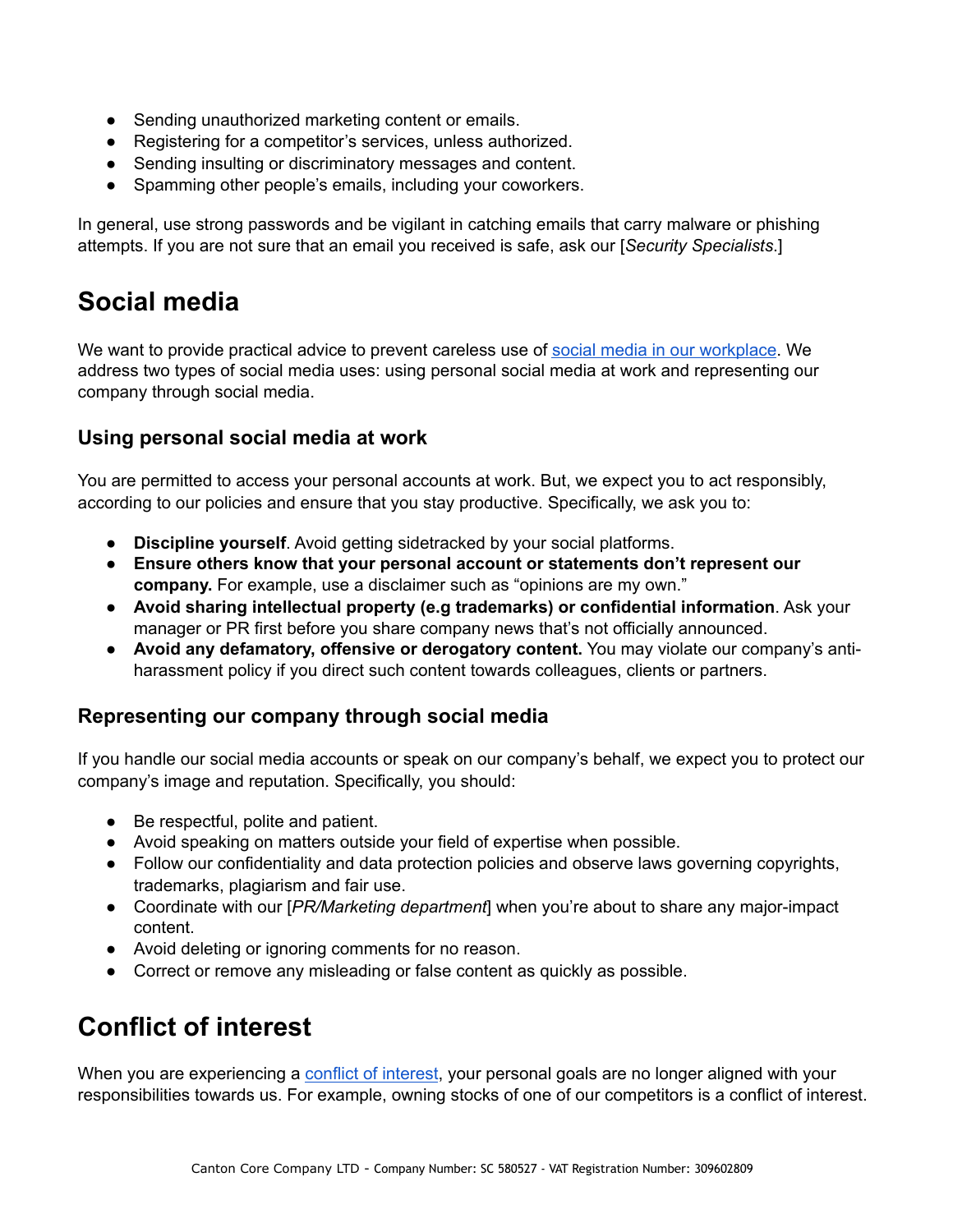In other cases, you may be faced with an ethical issue. For example, accepting a bribe may benefit you financially, but it is illegal and against our business code of ethics. If we become aware of such behaviour, you will lose your job and may face legal trouble.

For this reason, conflicts of interest are a serious issue for all of us. We expect you to be vigilant to spot circumstances that create conflicts of interest, either to yourself or for your direct reports. Follow our policies and always act in our company's best interests. Whenever possible, do not let personal or financial interests get in the way of your job. If you are experiencing an ethical dilemma, talk to your manager or HR and we will try to help you resolve it.

### **Employee relationships**

We want to ensure that relationships between employees are appropriate and harmonious. We outline our guidelines and we ask you to always behave professionally.

### **Fraternization**

[Fraternization](https://resources.workable.com/fraternization-policy) refers to dating or being friends with your colleagues. In this policy, "dating" equals consensual romantic relationships and sexual relations. Non-consensual relationships constitute sexual violence and we prohibit them explicitly.

### **Dating colleagues**

If you start dating a colleague, we expect you to maintain professionalism and keep personal discussions outside of our workplace.

You are also obliged to respect your colleagues who date each other. We won't tolerate sexual jokes, malicious gossip and improper comments. If you witness this kind of behavior, please report it to HR.

### **Dating managers**

To avoid accusations of favoritism, abuse of authority and sexual harassment, supervisors must not date their direct reports. This restriction extends to every manager above an employee.

Also, if you act as a hiring manager, you aren't allowed to hire your partner to your team. You can refer them for employment to other teams or departments where you don't have any managerial or hiring authority.

#### **Friendships at work**

Employees who work together may naturally form friendships either in or outside of the workplace. We encourage this relationship between peers, as it can help you communicate and collaborate. But, we expect you to focus on your work and keep personal disputes outside of our workplace.

#### **Employment of relatives**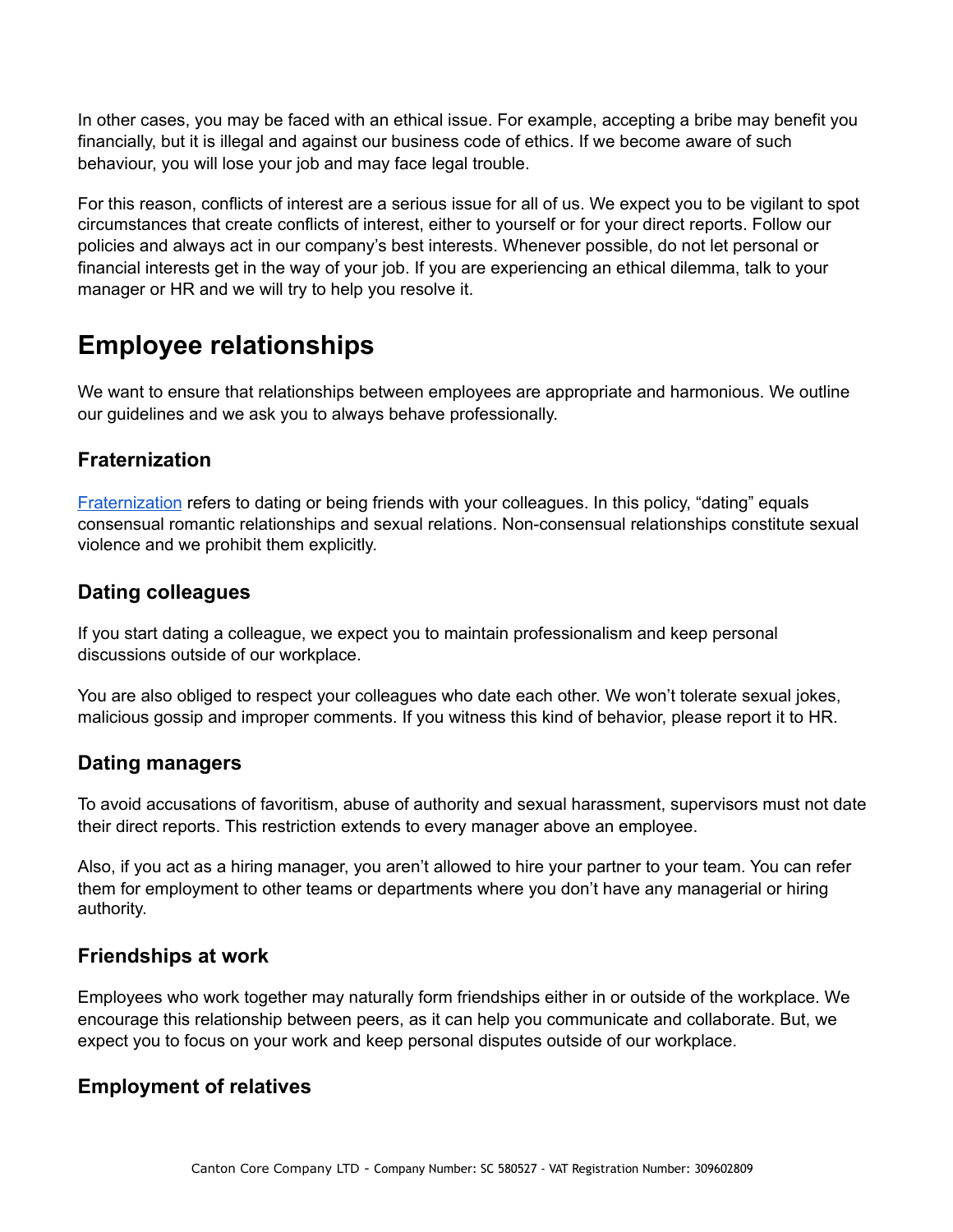Everyone in our company should be hired, recognized or promoted because of their skills, character and work ethic. We would not like to see phenomena of nepotism, favoritism or conflicts of interest, so we will place some restrictions o[n hiring employees' relatives](https://resources.workable.com/employment-of-relatives-company-policy).

To our company, a "relative" is someone who is related by blood or marriage within the third degree to an employee. This includes: parents, grandparents, in-laws, spouses or domestic partners, children, grandchildren, siblings, uncles, aunts, nieces, nephews, step-parents, step-children and adopted children.

As an employee, you can refer your relatives to work with our company. Here are our only restrictions:

- [*You must not be involved in a supervisory/reporting relationship with a relative*.]
- [*You cannot be transferred, promoted or hired inside a reporting relationship with a relative*.]
- [*You cannot be part of a hiring committee, when your relative is interviewed for that position*.]

If you become related to a manager or direct report after you both become employed by our company, we may have to [*transfer one of you*.]

### **Workplace visitors**

If you want to invite [a visitor to our offices,](https://resources.workable.com/workplace-visitor-policy-template) please ask for permission from our [*HR Manager/ Security Officer/ Office Manager*] first. Also, inform our [*reception/ gate/ front-office*] of your visitor's arrival. Visitors should sign in and show identification. They will receive passes and will be asked to return them to [*reception/ gate/ front-office*] once their visit is complete.

When you have office visitors, you also have responsibilities. You should:

- Always tend to your visitors (especially when they are underage.)
- Keep your visitors away from areas where there are dangerous machines, chemicals, confidential records or sensitive equipment.
- Prevent your visitors from proselytizing your colleagues, gathering donations or requesting participation in activities while on our premises.

Anyone who delivers orders, mail or packages for employees should remain at our building's reception or gate. If you are expecting a delivery, [*front office employees/ security guards*] will notify you so you may collect it.

### **Solicitation and distribution**

Solicitation is any form of requesting money, support or participation for products, groups, organizations or causes which are unrelated to our company (e.g. religious proselytism, asking for petition signatures.) Distribution means disseminating literature or material for commercial or political purposes.

[We don't allow solicitation](https://resources.workable.com/solicitation-company-policy) and distribution by non-employees in our workplace. As an employee, you may solicit from your colleagues only when you want to: